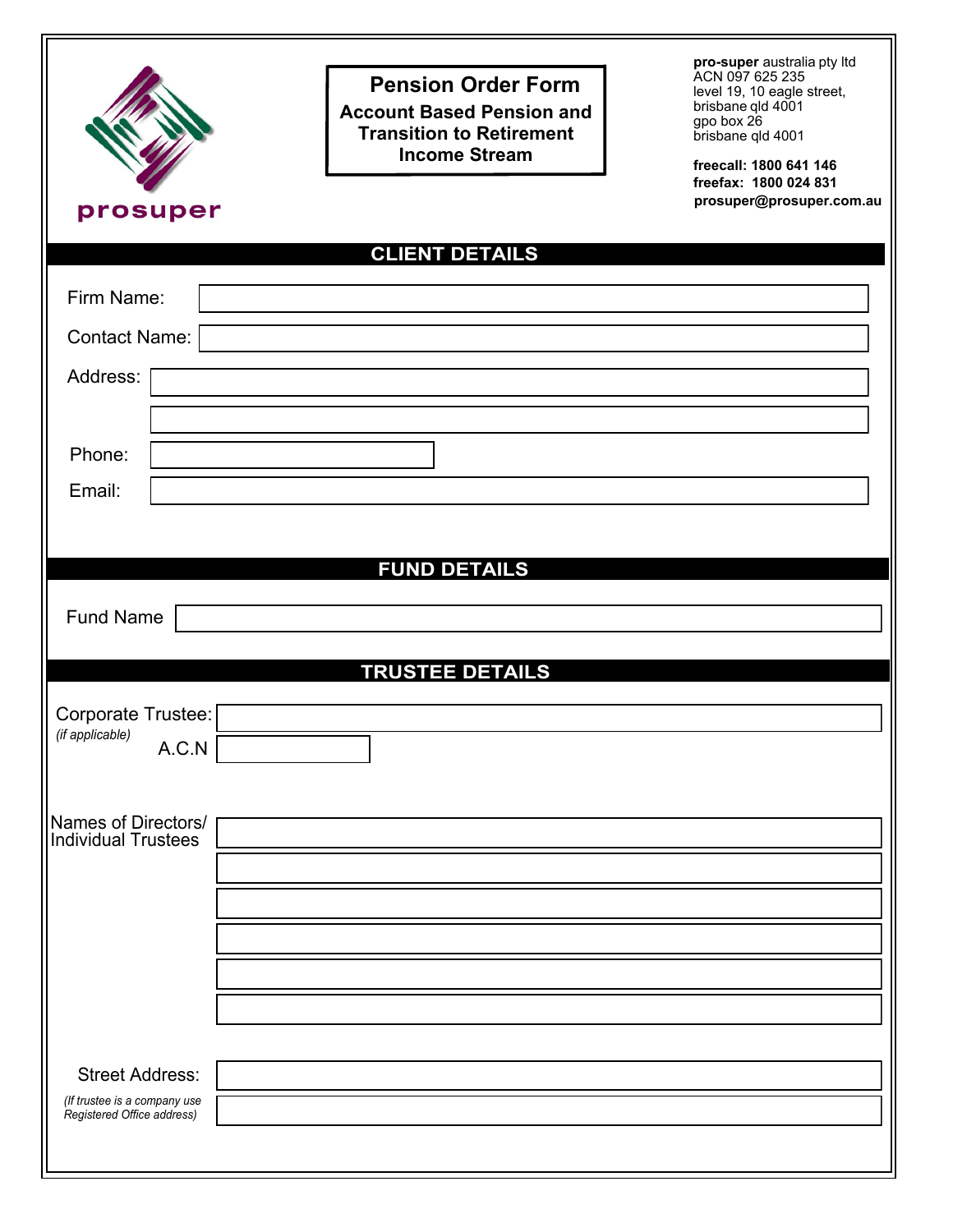| 2                                                                                                                                                                                                                                                                                                                                                                                                         |  |  |
|-----------------------------------------------------------------------------------------------------------------------------------------------------------------------------------------------------------------------------------------------------------------------------------------------------------------------------------------------------------------------------------------------------------|--|--|
| <b>MEMBER 1 DETAILS</b>                                                                                                                                                                                                                                                                                                                                                                                   |  |  |
| <b>Full Name</b><br>D.O.B.                                                                                                                                                                                                                                                                                                                                                                                |  |  |
| <b>Street Address</b>                                                                                                                                                                                                                                                                                                                                                                                     |  |  |
|                                                                                                                                                                                                                                                                                                                                                                                                           |  |  |
| <b>PENSION DETAILS</b>                                                                                                                                                                                                                                                                                                                                                                                    |  |  |
|                                                                                                                                                                                                                                                                                                                                                                                                           |  |  |
| Percentage of member's account balance to be used to fund pension:-<br>$E$ THER:<br>% of account balance                                                                                                                                                                                                                                                                                                  |  |  |
|                                                                                                                                                                                                                                                                                                                                                                                                           |  |  |
| from account balance<br>OR:~\$                                                                                                                                                                                                                                                                                                                                                                            |  |  |
| Eligible Service Period Start Date:                                                                                                                                                                                                                                                                                                                                                                       |  |  |
| <b>Pension Commencement Date:</b>                                                                                                                                                                                                                                                                                                                                                                         |  |  |
| <b>No</b><br>Is this Pension a Transition to Retirement Income Stream?<br>Yes<br>A Member from age 55 can commence a pension before they retire, however,<br>until they retire or reach 65 years of age (whichever comes first),<br>the payments in a year (including payments made under a Splitting Order)<br>must not be larger in total than their Account Balance x 10%                              |  |  |
| <b>Current Account Balance details:</b>                                                                                                                                                                                                                                                                                                                                                                   |  |  |
| Tax-Free Component:<br>S                                                                                                                                                                                                                                                                                                                                                                                  |  |  |
| \$<br>Taxable Component:                                                                                                                                                                                                                                                                                                                                                                                  |  |  |
| TOTAL:                                                                                                                                                                                                                                                                                                                                                                                                    |  |  |
| Is there a Reversionary Beneficiary?<br>Yes<br>No<br>- the pension may continue to be paid to a spouse, or a child of the beneficiary if the child:<br>is less than 18 years of age; or<br>is greater than 18 years of age, but less than 25 years of age and is financially dependent on the Member; or<br>has a disability of the kind described in subsection 8(1) of the Disability Services Act 1986 |  |  |
| <b>Full Name</b><br>D.O.B.                                                                                                                                                                                                                                                                                                                                                                                |  |  |
| Payment details if paying by credit card                                                                                                                                                                                                                                                                                                                                                                  |  |  |
| Please debit the following credit card by the amount of \$                                                                                                                                                                                                                                                                                                                                                |  |  |
| ◯ MasterCard<br>Visa<br><b>CARD TYPE:</b><br><b>EXPIRY DATE:</b><br>CCV:<br><b>CARD NUMBER:</b>                                                                                                                                                                                                                                                                                                           |  |  |
| SIGNATURE:<br>NAME ON CARD :                                                                                                                                                                                                                                                                                                                                                                              |  |  |
|                                                                                                                                                                                                                                                                                                                                                                                                           |  |  |